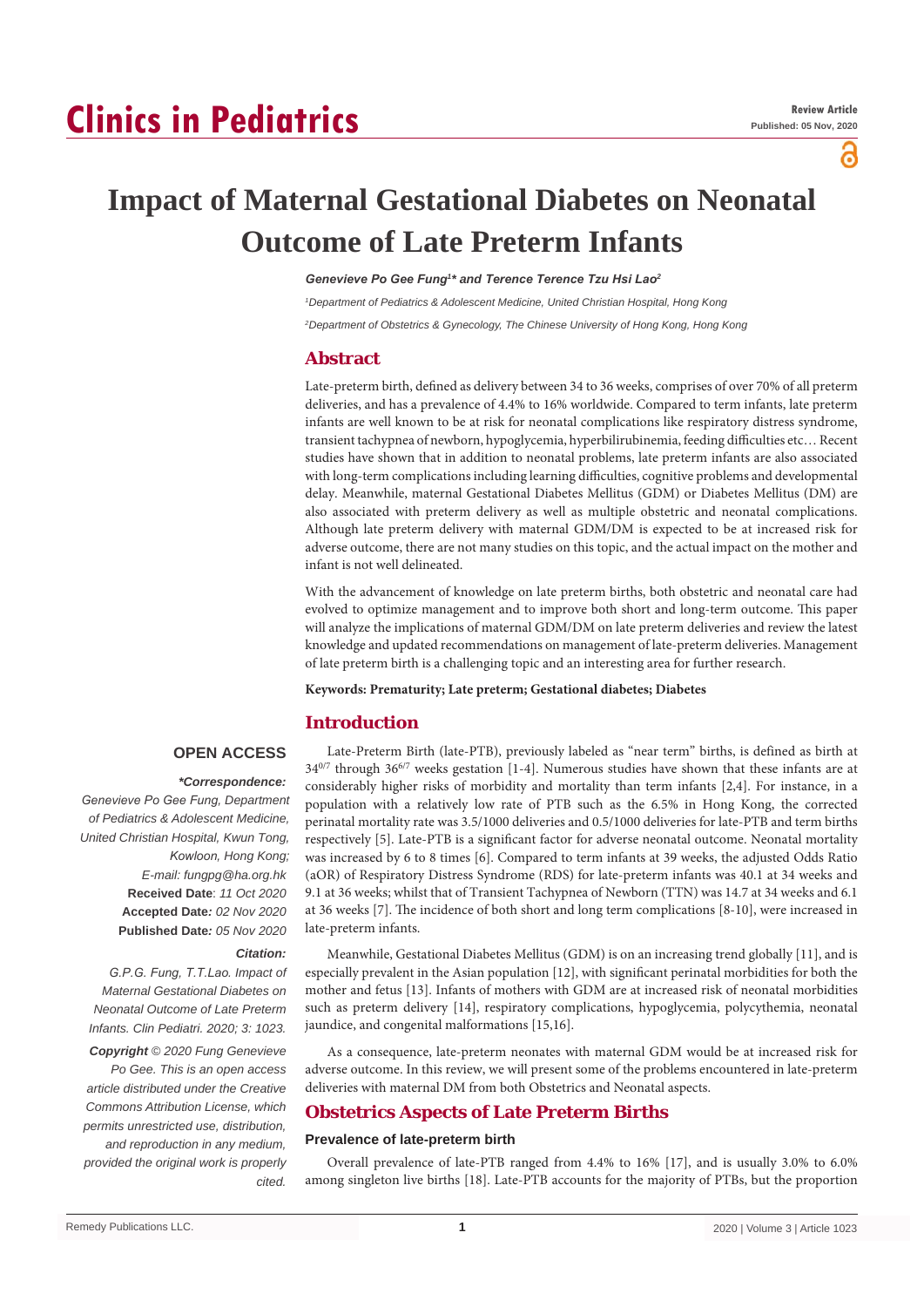of late- *vs.* early-PTB is influenced by the overall prevalence of PTB. In Hong Kong, the prevalence of early- and late-PTB was 1.8% and 4.7% respectively, with a ratio of 1:2.6 [5]. In a developed country such as USA, PTB had increased from 9.4% in 1981 to 12.3% in 2003, with most of the increase due to births between 32 and 36 weeks [4]. A review in 2010 confirmed a continued increase in PTB, due largely to a dramatic rise in late-PTB which has become the fastest growing subset of neonates and accounting for 74% of all PTB and 8% of total births [2]. Nevertheless, PTB rate, based on obstetric estimates, had dropped from 10.44% in 2007 to 9.56% in 2014, probably attributable to heightened understanding of the increased neonatal risks at these gestational ages [4].

## **Late-preterm birth as an adverse obstetric outcome**

Overall, PTB is related to adverse maternal factors and obstetric complications, including maternal socio-demographic, lifestyle characteristics and environmental factors [18], nulliparity status [18], inflammation [18], advanced age [17,19] and teenage [17], decreasing and low body mass index [20], short stature [21], and multifetal pregnancy [17]. Some factors could exert different and opposite effects on PTB. For instance, increasing BMI progressively reduced spontaneous PTB at <37 weeks, with the lowest rate at the BMI of 35 kg/m<sup>2</sup>, but increased indicated PTB at the same time [20]. Other factors which increase PTB include medical practices such as provider-initiated delivery and assisted reproduction [18], and specific complications including Gestational Diabetes Mellitus (GDM) [17], eclampsia or pre-eclampsia [17], placenta previa [17], placental abruption [17], and pre-labor rupture of membranes [17], many of which impact mainly on late-PTB [17], as well as increased in pregnancies complicated by GDM [22,23]. Even a history of the aforementioned complications and neonatal death and small-forgestational age infant in a previous term pregnancy [17], would increase the risk of PTB in a subsequent pregnancy by 2.0 fold with one previous term complication, and by 3.5-fold with two or more complications, even after excluding recurrence of the specific complication in the second pregnancy. Hence current and previous obstetric complications should all be regarded as risk factors for PTB in the current pregnancy.

**Maternal hyperglycaemia as a cause of late-preterm birth:** Apart from frank GDM [17], sub-threshold hyperglycemia also affects the length of gestation as a continuum. Among women who underwent the 75 g Oral Glucose Tolerance Test (OGTT), the 2-h glucose level from normal values up to the category of GDM was positively correlated with the incidence of spontaneous labor before 37 weeks gestation and inversely with the mean gestational age [24]. Similarly, using the 3-h 100 g OGTT following a positive 50 g glucose challenge test, the mean gestation age at delivery was inversely correlated with increasing number of abnormal glucose values, including the fasting and up to the 3-h values, while the risk of PTB and admission to the Neonatal Intensive Care Unit (NICU) was significantly and progressively increased from the group with two abnormal value to reach a peak in the group with all abnormal values [25]. When analyzed according to the categories of glucose response, the risk of spontaneous PTB increased significantly from 4.0% in the normal screening, 5.0% in the abnormal screening, to 6.7% in the GDM categories [12]. It is therefore not surprising that the rates of PTB and NICU admission were significantly higher and increased progressively from mild gestational hyperglycemia, to GDM, and finally to pre-existing diabetes [26]. In addition to PTB, even only elevation in the 1-h glucose level of the 100 g OGTT at 28 to 32 weeks was associated with increased fetal distress, low fifth minute Apgar score, hypoglycemia, respiratory distress syndrome, and perinatal death [27]. Thus, gravidae who have undergone the OGTT should be screened for sub-threshold hyperglycaemia to identify those with increased risk of PTB. As well, the synergistic effects of and mutual interactions between risk factors warranting antenatal OGTT and a diagnosis of GDM on perinatal outcome must be appreciated, such as the increasing maternal age and BMI on incidence of GDM as well as the independent effect of these factors on the need of the infants for NICU care [28].

**Impact of maternal hyperglycaemia and GDM on perinatal outcome of late-PTB:** As a group, women with GDM had a lower rate of spontaneous vaginal delivery and higher rate of caesarean delivery, and the neonates of GDM mothers had higher mean birth weight and birth weight percentile, including a higher rate of largefor-gestational age infants, for late-PTB infants as compared with late-PTB infants born to mothers without GDM [29]. For GDM, the degree of glycemia control is an important factor not only in the risk of PTB, but also impacts the in-utero fetal development and maturation. Using mean glucose level of 6.7 mmol/L as the criterion of adequate glycemic control, fetal lung maturation rates as reflected by amniocentesis was higher at term than at preterm for adequate but not inadequate glycemia control [30]. In fact, poor glycemic control was more frequently found in pregnancies with spontaneous PTB [11]. However, paradoxically, insulin treatment during pregnancy is an independent risk factor for respiratory distress in term and near-term newborns [31]. Therefore, regardless of glycemic control, infants from late-PTB in women with insulin-treated GDM should be considered high risk for respiratory distress.

**Contribution of other obstetric conditions and factors on perinatal complications in late-preterm births:** The increased morbidity in late-PTB infants involves nearly every organ system, in addition to the higher risk of mortality [30]. Even in the absence of any identifiable maternal or fetal risks, there are increased risks of perinatal and neonatal complications. These will be discussed in detail below under the section "Neonatal aspects of late-preterm births". In view of the increased obstetric complications associated with GDM, it is often difficult to dissect out the attributable impact of GDM from that of other associated complications. For instance, one study which examined the impact of eight maternal medical conditions, including hypertensive disorders of pregnancy, diabetes, antepartum hemorrhage, lung disease, infection, cardiac disease, renal disease, and genital herpes, on neonatal morbidity in late-PTB infants found 7-times higher morbidity (22% *vs.* 3%) than term infants, with the morbidity rate doubling for each gestational week earlier than 38 weeks, and the late-PTB infants exposed to antepartum hemorrhage and hypertensive disorders were especially vulnerable [32]. Thus, the successful prevention and optimal management of other associated complications could significantly improve the perinatal outcome of GDM pregnancies.

**Antenatal interventions and measures to reduce neonatal morbidity in late-preterm birth:** Owing to the increased neonatal complications, especially respiratory complications in late-PTB and even early term infants, there has been recommendation for Antenatal Corticosteroid (ACS) administered to women at risk of both spontaneous and especially indicated late-PTB [33]. A multicenter randomized control trial comparing two injections of betamethasone 12 mg with matching placebo administered 24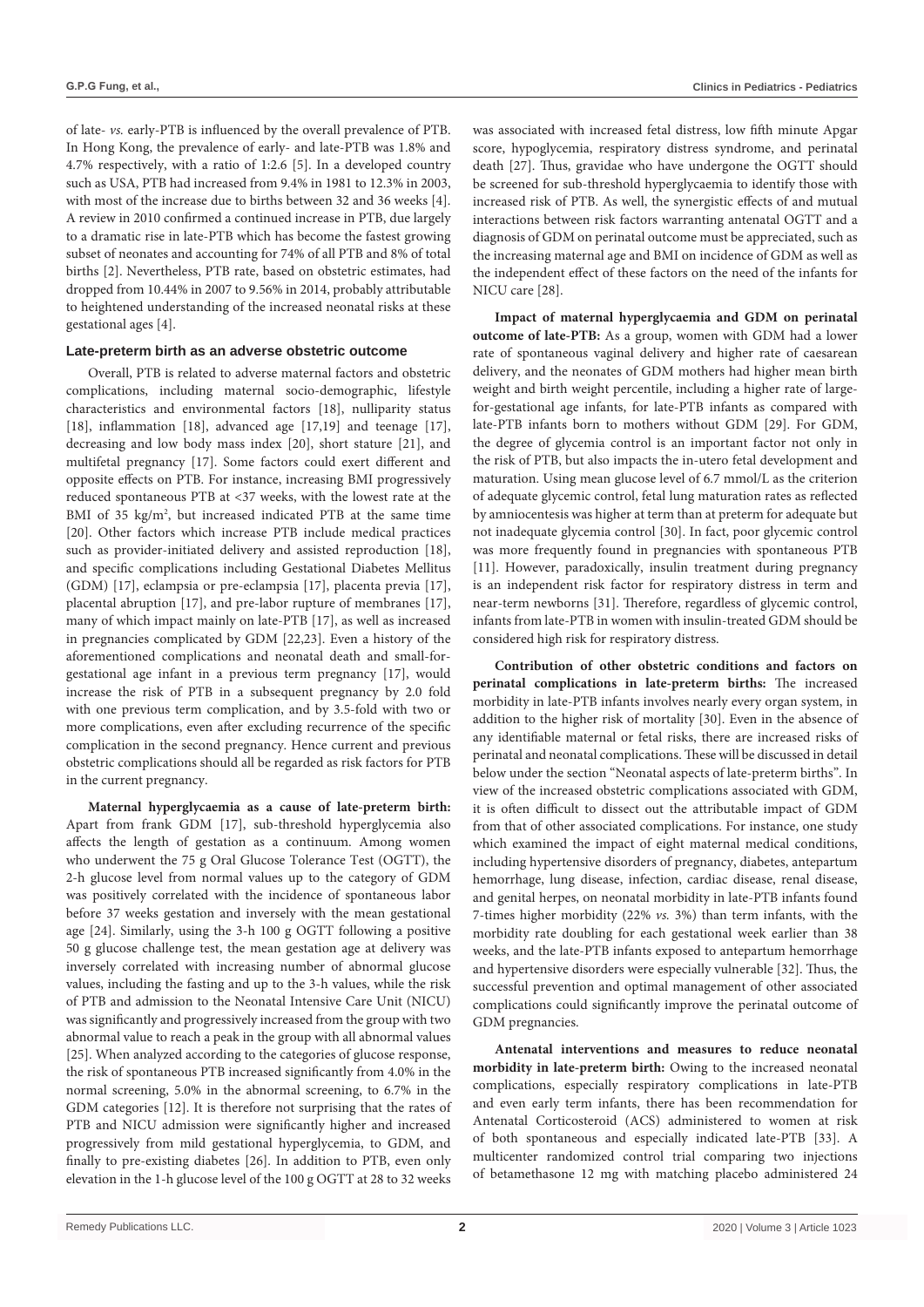h apart on neonatal composite of treatment (various respiratory interventions), or stillbirth, or neonatal death, within 72 h of birth, and the results demonstrated a 20% reduction in primary outcome and other respiratory complications without differences in incidence of chorioamnionitis or neonatal sepsis, but the betamethasone group had 60% increased neonatal hypoglycemia [34]. Furthermore, the reduction was significant only for Transient Tachypnea of Newborn (TTN) and Bronchopulmonary dysplasia on secondary analysis. In 2017, the American College of Obstetricians & Gynecologists has recommended steroid treatment in women with imminent late-PTB who have not received prior steroid treatment, the contraindications to this treatment include pre-gestational diabetes and chorioamnionitis, and there are concerns and caution raised regarding the administration of antenatal steroid for threatened late-PTB, especially for diabetic pregnancy [33]. Antenatal steroid for GDM therefore should not be recommended [35]. It is important to appreciate that it is not recommended to use tocolytic treatment to delay birth with threatened preterm labor occurring after 34 weeks gestation, and amniocentesis to determine fetal lung maturity should not be held as a valid reason to delay delivery at gestation from 34 weeks onwards if there is clearly maternal and/or fetal benefit or indications for terminating the pregnancy at that point in time [35]. While the decision for preterm delivery is usually a compromise between maternal *vs.* fetal interests, it should also be appreciated that it is important to deliver a preterm infant in an as optimal condition as possible under the circumstance and at the expense of several days of additional maturity, instead of gaining a few more days of maturity at the expense of worsened fetal condition which would jeopardize the neonatal course and chance of ultimate survival.

## **Neonatal Aspects of Late Preterm Births**

Earlier studies on neonatal aspects of late preterm births and impact of GDM had focused on perinatal and neonatal complications. However, there is accumulating evidence in recent years that these infants are also at risk of long-term complications, especially in respiratory and neurodevelopmental aspects. This can be attributed to the fact that both pulmonary and central nervous system development is still ongoing in-utero at 34 to 36 weeks, and any insult during this period can lead to long lasting consequences. In the discussion below, neonatal management aspects will be divided into "short term" (indicating perinatal and neonatal period) and "long term" (childhood and adolescent) categories. A summary of these outcomes is shown in Table 1.

# **Short Term Neonatal Complications and Management**

## **Respiratory outcome (neonatal period)**

**Respiratory distress syndrome:** The pathophysiology of RDS is surfactant deficiency. Surfactant, consisting of 90% phospholipids and 10% proteins, is synthesized in the Type 2 alveolar cells. It decreases the surface tension of alveoli, preventing atelectasis, and results in improved lung compliance. During the embryological development of the respiratory system, respiratory bronchioles are formed at 16 to 25 weeks' gestation (canalicular phase); alveolar ducts at 24 to 34 weeks (saccular phase); and alveolar sacs at 34 to 38 weeks (alveolar phase). Surfactant mRNA is expressed at 20 weeks' gestation and surfactant level rises at 36 to 38 weeks. Meanwhile, maternal GDM is associated with delayed surfactant synthesis due to hyperinsulinism, which interferes with induction of lung maturation by glucocorticoids [36,37]. Therefore, both late-preterm delivery and maternal diabetes are associated with increased risk of RDS.

Epidemiological studies have shown that compared to term infants, late preterm infants have a higher incidence of RDS, which increases with decreasing gestation. The USA Consortium on Safe Labor [7], with data from records of 233,844 deliveries, including 19,334 late preterm births from 2002 and 2008 reported that the incidence of RDS increased from 1% for infants born at gestation 37 weeks to 2.8%, 6% and 10.5% at 36, 35 and 34 weeks. Compared to term infants at 39 weeks, the adjusted Odds Ratio (aOR) for RDS was 40.1 at 34 weeks; 21.9 at 35 weeks and 11.1 at 36 weeks [7]. A systematic review of 22 studies involving 29,375,675 infants yielded similar results, showing Relative Risk (RR) of RDS as 48.4, 28.8, 10.9 at 34, 35 and 36 weeks respectively [6]. In contrast, studies on relationship between maternal GDM and RDS show conflicting results. Some studies [38,39], revealed maternal GDM as a significant risk factor for RDS in late preterm [38] and term neonates [39], whilst others showed no association between RDS and GDM [40]. One study [31] showed that maternal GDM on insulin is a significant risk factor for RDS, but maternal GDM not requiring insulin is not. One postulated reason for the discrepancy is that maternal glycemic control plays an important role in RDS development. In mothers with well-controlled diabetes, the incidence of RDS in neonates approaches that of mothers without diabetes at a similar gestational age [41], thus illustrating the need for close monitoring and good glycemic control in cases of maternal GDM.

RDS presents clinically within a few hours of life with tachypnea, nasal flaring, subcostal recessions, expiratory grunting, cyanosis and reticulogranular pattern, air bronchogram or white-out lung fields on Chest Radiograph (CXR). Many studies, including a randomized controlled trial comparing use of antenatal steroids or placebo in anticipated late-preterm delivery, showed significantly lower incidence of respiratory complications and need for ventilatory support in the group treated with antenatal steroids [34] (severe respiratory complications 8.1% *vs.* 12.1%, RR 0.67, p<0.001; surfactant use 1.8% *vs.* 3.1%, RR 0.59, p=0.03). Another study showed improved lung compliance in late-preterm neonates who had received antenatal steroids [42]. In 2017, the American College of Obstetrics and Gynecology has recommended a course of antenatal steroids for anticipated preterm delivery. Neonates presenting with RDS are treated with surfactant therapy and ventilatory support as appropriate. Nowadays, with the use of non-invasive ventilation and newer modalities of surfactant administration, the incidence of longterm respiratory complications (bronchopulmonary dysplasia) in late-preterm infants can be further decreased.

**Transient tachypnea of the newborn (TTN):** TTN is caused by delayed clearance of alveolar fluid. The fetal lung is filled with alveolar fluid, which is important for lung growth and development. After delivery, alveolar fluid is cleared rapidly by Epithelial Sodium Channels (ENaC) and cyclic nucleotide gated channels to facilitate gaseous exchange. Increases in sodium content in cells stimulates Na-L-ATPase activity, which creates an osmotic gradient and allows water transport [43,44]. ENaC channels increases in the perinatal period, and peak expression of ENaC occurs at term. Late preterm infants have a lower expression of ENaC, which reduces their ability to clear lung fluid. The incidence of TTN is increased in late-preterm infants, with incidence of 6.3%, 4.6%, 2.5% and 1% at 34, 35 and 36 and 37 weeks respectively. Compared to full term infants (gestation 39 weeks), the relative risk of TTN increases from 5.7 at 36 weeks to 15.4 at 34 weeks.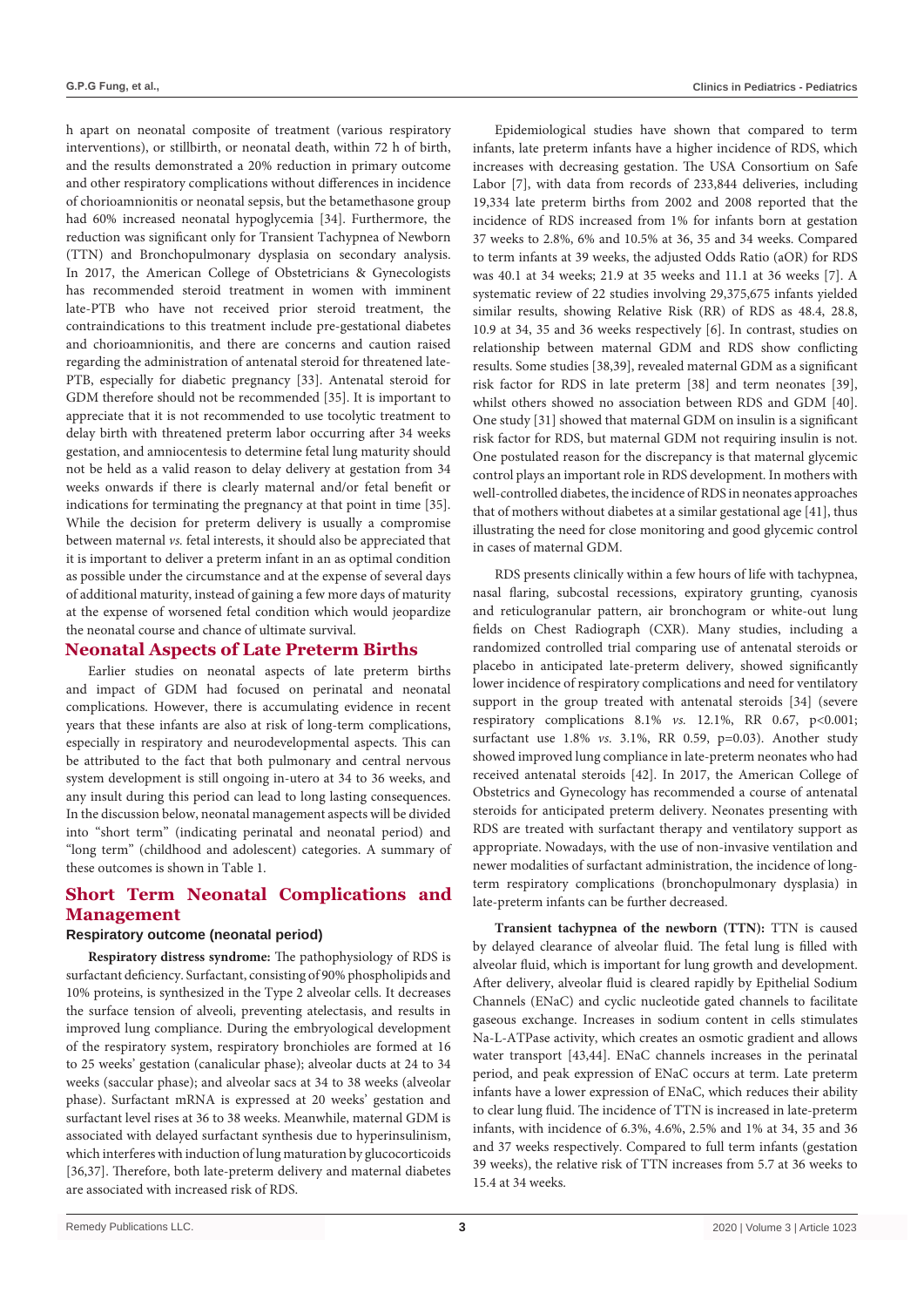|  | Table 1: Complications associated with late preterm and GDM. |  |  |  |
|--|--------------------------------------------------------------|--|--|--|
|--|--------------------------------------------------------------|--|--|--|

| System                          | Complications in late preterm infants                                                                                                                             | Complications in infants of mothers with GDM                                                                                                                    |  |
|---------------------------------|-------------------------------------------------------------------------------------------------------------------------------------------------------------------|-----------------------------------------------------------------------------------------------------------------------------------------------------------------|--|
| Cardiovascular                  | <b>PDA</b>                                                                                                                                                        | Cardiac defects (3% to 9%)<br>TGA, DORV, VSD, truncus, TA, PDA<br>Hypertrophic cardiomyopathy                                                                   |  |
| Respiratory                     | Respiratory distress syndrome<br>Transient tachypnea of newborn<br>Apnea of prematurity                                                                           | Respiratory distress syndrome<br>Transient tachypnea of newborn                                                                                                 |  |
| GI                              | <b>NEC</b><br>Poor feeding                                                                                                                                        | Congenital intestinal anomalies:<br>Duodenal atresia, imperforate anus, anorectal atresia, small left colon<br>syndrome, situs inversus, small L colon syndrome |  |
| Renal                           |                                                                                                                                                                   | Ureteral duplication, renal agenesis, hydronephrosis.                                                                                                           |  |
| Metabolic                       | Hypoglycaemia<br>Hyperbilirubinaemia                                                                                                                              | Hypoglycemia<br>Hypocalcemia<br>Hypomagnesemia<br>Hyperbilirubinemia                                                                                            |  |
| Hematological                   | Polycythaemia                                                                                                                                                     | Polycythemia                                                                                                                                                    |  |
| <b>CNS</b>                      | Longterm:<br>Cognitive impairment<br>Poor school performance<br>Motor deficits, cerebral palsy<br>Psychological and behavioral disorders<br>Sensorineural defects | Congenital: Anencephaly,<br>arrhinencephaly, microcephaly, holoprosencephaly, neural tube defects<br>Spina bifida, Hemivertebrae.<br>Caudal regression syndrome |  |
| Congenital structural anomalies |                                                                                                                                                                   | Flexion contractures<br>Vertebral anomalies<br>Cleft palate                                                                                                     |  |
| Growth                          | Failure to thrive                                                                                                                                                 | Obesity                                                                                                                                                         |  |
| Others                          | Hypothermia<br>Increased risk of birth defects<br>Risk of readmission after initial discharge                                                                     | Macrosomia (LGA) + risk of birth injury<br>Increased risk of birth defects                                                                                      |  |

**Abbreviations:** TGA: Transposition of the Great Arteries; DORV: Double Outlet Right Ventricle; VSD: Ventricular Septal Defect; TA: Truncus Arteriosus; PDA: Patent Ductus Arteriosus

Although previous studies had reported increased risk of TTN in infants of diabetic mothers due to decreased alveolar fluid clearance [45,46], more recent studies have provided differing results. The higher incidence of caesarean section delivery in maternal GDM may contribute to the increased risk of TTN. Some studies [38,39], showed significant association between TTN in late-prematurity with maternal GDM, whilst others did not. However, the definition of TTN differs between studies. Larger scale studies would help to delineate the extent of the problem.

TTN typically presents as respiratory distress after delivery. As TTN is a diagnosis by exclusion, other pathology (e.g. cardiac disease, RDS, pneumonia, etc…) needs to be ruled out, and supportive management should be provided. Symptoms should resolve within 48 h. Antenatal steroids can significantly decrease the incidence of TTN from 9.9% to 6.7% (RR 0.68, p=0.002) [34].

**Apnea of prematurity:** Apnea of prematurity is defined as cessation of breathing for over 20 sec or a shorter respiratory pause associated with oxygen desaturation and/or bradycardia in infants less than 37 weeks gestation [47]. The pathogenesis in most cases is due to immaturity of respiratory responses at different levels, including central and peripheral chemosensitivity, and inhibitory pulmonary neuronal signal (central apnea). In a small proportion of cases, apnea may be caused by upper airway obstruction (obstructive apnea). A large systematic review shows that the incidence of apnea of prematurity increases from 0.1% at 37 weeks gestation to 0.65%, 0.74% and 2.1% at 36, 35 and 34 gestation weeks respectively [6]. Compared to term infants, the relative risk for apnea is increased 39 fold at 34 weeks; 14.9-fold at 35 weeks; and 7-fold at 36 weeks [6]. One study analyzing pulse oximetry recordings on neonates found that intermittent hypoxic events occurred more frequently in latepreterm infants at 2 to 3 days compared to term infants (2.5 ± 1.2 *vs.*  $1.0 \pm 1.2$ ; P<0.0001) [48]. So far, there are no studies on whether these intermittent events are associated with long-term sequela.

After pathological causes (e.g. Sepsis, upper airway obstruction, and central nervous system abnormality) had been ruled out, management of apnea of prematurity is mainly supportive. Management includes head and neck positioning (to maintain open airway), airway support (CPAP, non-invasive ventilation, mechanical ventilation), as well as medications (e.g. Caffeine).

**Respiratory infections:** Recent studies have shown that late preterm infants are at risk for respiratory infections. A retrospective cohort study [49], reviewed a total of 599,535 children (1,216,382 person-years) enrolled in a health system, and showed that latepreterm infants accounted for 643 (8.5%) of infections by Respiratory Syncytial Virus (RSV). Late preterm infants with gestation 330/7 to 346/7 have a significantly higher adjusted risk for RSV hospitalizations (Hazard Ratio (HR) 2.45; 95% CI 1.96-3.07), whilst those of gestation 350/7+0 to 366/7 weeks have adjusted risk (HR 1.92, 95% CI 1.66- 2.22). These infants are at higher risk of severe sequela including respiratory failure and need for ECMO.

## **Metabolic aspects**

**Hypoglycemia:** In the neonate, glucose homeostasis to maintain normoglycemia relies on normal glucogenesis and ketogenesis [50]. Impaired glucogenesis/ketogenesis may occur due to hyperinsulinism, decreased counter-regulatory hormone production, or inadequate glycogen reserve [50,51]. Reviews on neonatal hypoglycemia have pointed out difficulties in correlation of plasma glucose levels with clinical signs in the neonatal period [50,52]. Correlation with long term neurological outcome is also difficult due to heterogeneity of studies and presence of confounding conditions [52,53].

Many studies have demonstrated late preterm and maternal GDM as risk factors for hypoglycemia [8]. A meta-analysis in 2011 [6], showed significantly increased risk of hypoglycemia in late-preterm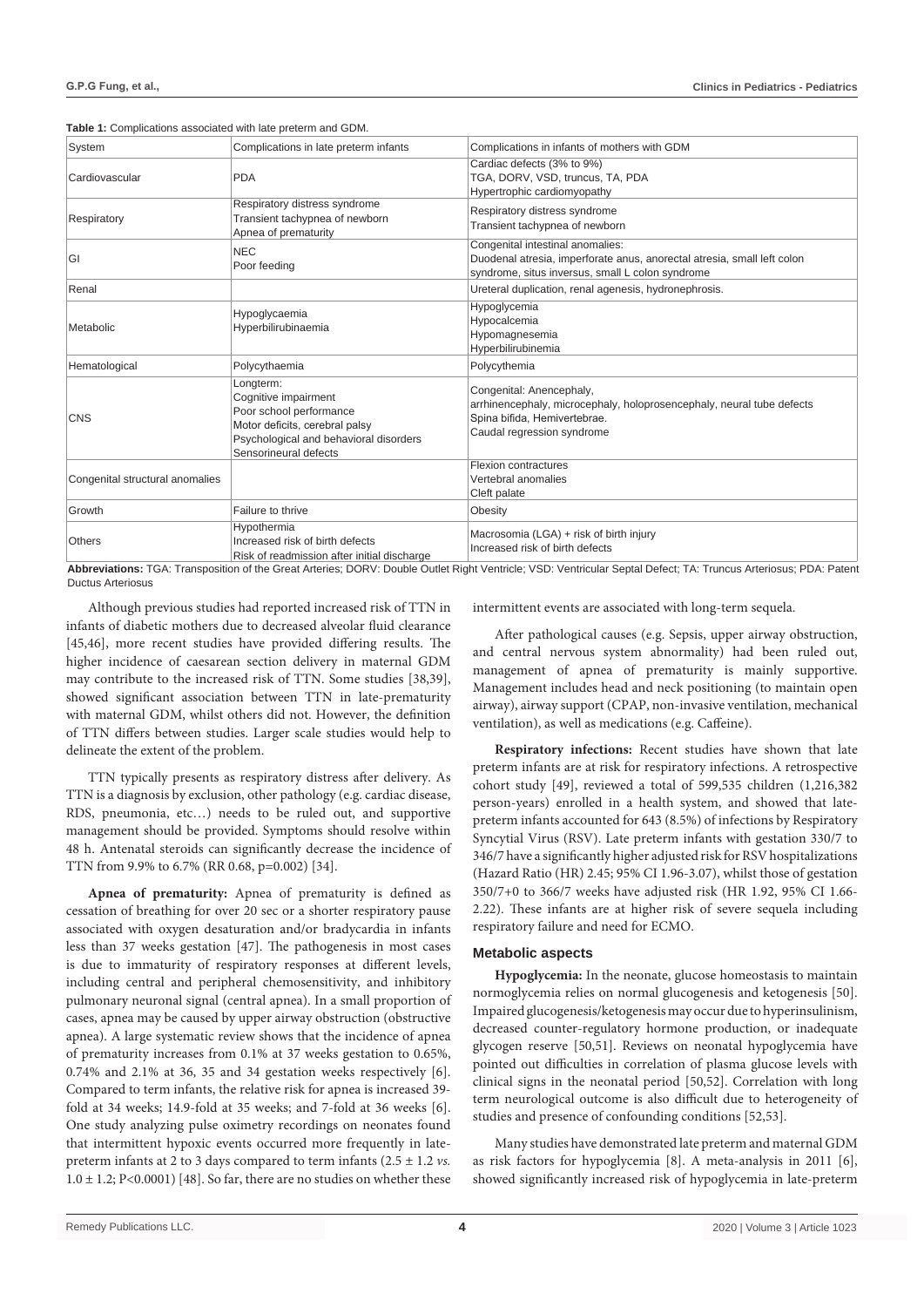infants compared to term (OR 7.4, 95% CI 3-18.1). A study in 2012 showed that up to 50% of all at-risk infants developed hypoglycemia whilst those with multiple risk factors (e.g. Prematurity, maternal DM) have a higher risk of profound hypoglycemia [54]. This is likely the result of the combined effect of fetal hyperinsulinism due to GDM [55], together with inadequate neonatal glycogen reserves and inability to mount a ketogenic response due to prematurity [56].

For infants with hypoglycemia, feeding should be started early if possible, with support for breast feeding. Intravenous dextrose should be given if hypoglycemia persists after feeding to achieve normoglycemia. Higher Glucose Infusion Rate (GIR) may be required for infants with refractory hypoglycemia. In refractory hypoglycemia requiring GIR above 10 mg/kg/min, endocrinologist should be consulted to screen for hyperinsulinism and other metabolic causes. In the past decade, newer modalities of glucose supplementation are available, including oral dextrose gel [57], which is used increasingly in many Nurseries and Neonatal units. A Cochrane review [58] has shown that use of dextrose gel did not significantly decrease the need for intravenous dextrose, but did significantly reduce maternal-baby separation and improves the rate for successful breast feeding.

**Feeding problems:** Breast milk is the diet of choice for latepreterm infants. Breast-feeding for infants of GDM pregnancies leads to a slower body mass index growth trajectory up to late childhood, and is protective against childhood adiposity [59-63]. However, feeding problems is encountered in many late-preterm infants. A systematic review showed a 6.5-fold increased risk of feeding problems in latepreterm infants compared to term (34% *vs.* 6.7%, OR 6.5 95% CI 2.5-16.9) [6]. Another study showed that feeding problems is one of the leading causes for delayed discharge or unplanned readmissions [9]. Feeding assessment should be performed for early detection and management of feeding difficulties. Support from lactation nurse could facilitate feeding, consolidate mother-infant bonding, and prevent prolonged hospital stay.

## **Hyperbilirubinemia**

Late-preterm infants are at risk of hyperbilirubinemia (neonatal jaundice) because of reduced hepatic uptake and decreased conjugation of bilirubin in the liver. One study reported a high incidence of hyperbilirubinemia in late preterm compared to term neonates (54% *vs.* 38%) [9]. Neonates with hyperbilirubinemia requiring phototherapy increases from 2.5% at 37 weeks to 13.4% at 36 weeks; 22.6% at 35 weeks and 27.7% at 34 weeks [8]. Maternal GDM is also known to be a risk factor for hyperbilirubinemia, occurring in 11% to 29% of infants [14]. However, most studies had not investigated the combined effect of maternal GDM and prematurity.

Late-preterm infants with hyperbilirubinemia are at risk of developing Bilirubin Induced Neurological Damage (BIND) due to their relatively immature central nervous system and blood brain barrier [64]. Therefore, bilirubin levels should be monitored, and treatment with phototherapy initiated as necessary for these infants. Threshold for phototherapy and exchange transfusions varies between different gestations, with a lower treatment threshold for preterm neonates. Bilirubin normograms, like the AAP and NICE guidelines are used for reference [65,66].

# **Long-Term Neonatal Complications and Management**

## **Respiratory outcome (childhood and adolescence)**

Although respiratory outcome has been extensively studied in

extremely preterm infants, there are not many studies on long-term respiratory outcome in late preterm neonates. A cross sectional study in 2019 [67], compared respiratory function assessment (spirometry, multiple breath washout, lung clearance index, 6 min walk test); as well as symptoms related to asthma/ allergy between former late preterm infants and term infants. Results showed significantly lower FEV1 and FVC in the late-preterm group, and increased symptoms related to asthma (number of wheezy episodes, use of bronchodilators and use of inhaled corticosteroids). Another group of infants from the UK Millenium Study also confirmed increased risk of asthmatic symptoms and wheeze, as well as increased use of bronchodilator therapy at age 5 years. Further large-scale studies on long-term respiratory outcome would provide more useful information on management of these infants.

## **Neurodevelopmental outcomes**

**Background:** In the past 10 years, our understanding of neonatal brain structure and function has been revolutionalized by the use of Magnetic Resonance Imaging (MRI) [68]. Conventional MRI with diffusion imaging provides quantitative estimations of brain structure and volume, as well as microstructural development of the neonatal brain, whilst functional MRI investigates neuronal activity [69-71]. MRI measurements of brain volume have demonstrated that the preterm brain volume at 28 weeks' is only 13% of that of term neonates. Brain volume increases at a rate of 1.4% per week, and by 34 weeks' gestation, the brain volume is 65% of that of term neonates [72]. White matter volume increases 5-fold between 35 to 41 weeks' gestation. Meanwhile, the fetal brain undergoes structural maturation in the late preterm period with increased neuronal connectivity, dendritic arborization and synaptic junctions. Preoligodendrocytes differentiate into immature oligodendrocytes at term [72]. Different events in cerebral white and grey matter development: Oligodendrocyte differentiation, gyration, myelination, synaptogenesis, axonal elongation etc… follow different sequences of maturation in the human brain. Maturation of the white matter is not yet complete by late preterm; hence these infants are vulnerable to development of periventricular leukomalacia and are at risk of adverse neurodevelopmental outcome.

**Late preterm and cerebral palsy:** Extremely preterm infants are at risk for severe (Grade III/IV) intraventricular hemorrhage, which leads to cerebral palsy and adverse neurological outcome. Although the incidence of severe intraventricular hemorrhage is low in late-preterm infants (0.01%), long-term outcome data shows that these infants are also at increased risk of developing cerebral palsy in childhood [73,74]. This may be related to the fact that brain growth and neuronal development are still ongoing at 34 to 36 weeks gestation, and any hypoxic ischemic or inflammatory/ infective event may lead to injury in the developing brain with long-term sequela. One large scale National study [75], in Finland involving 48,273 late preterm and 1,096,283 term infants showed a higher incidence of cerebral palsy at age 7 years in the late preterm group as compared to term infants (0.6% *vs.* 0.1%) with odds ratio 2.35 (95% CI 1.99- 2.77) at age 7 years. Associated risk factors for cerebral palsy are need for resuscitation at birth, 1 min Apgar score <7 and intracranial hemorrhage. Another epidemiological study in USA [76], comparing 8341 preterm and 131,059 term infants showed a significantly higher risk of cerebral palsy in late-preterm infants (HR 3.39 (95% CI 2.54- 4.52)).

**Cognitive delay:** There are many studies in the literature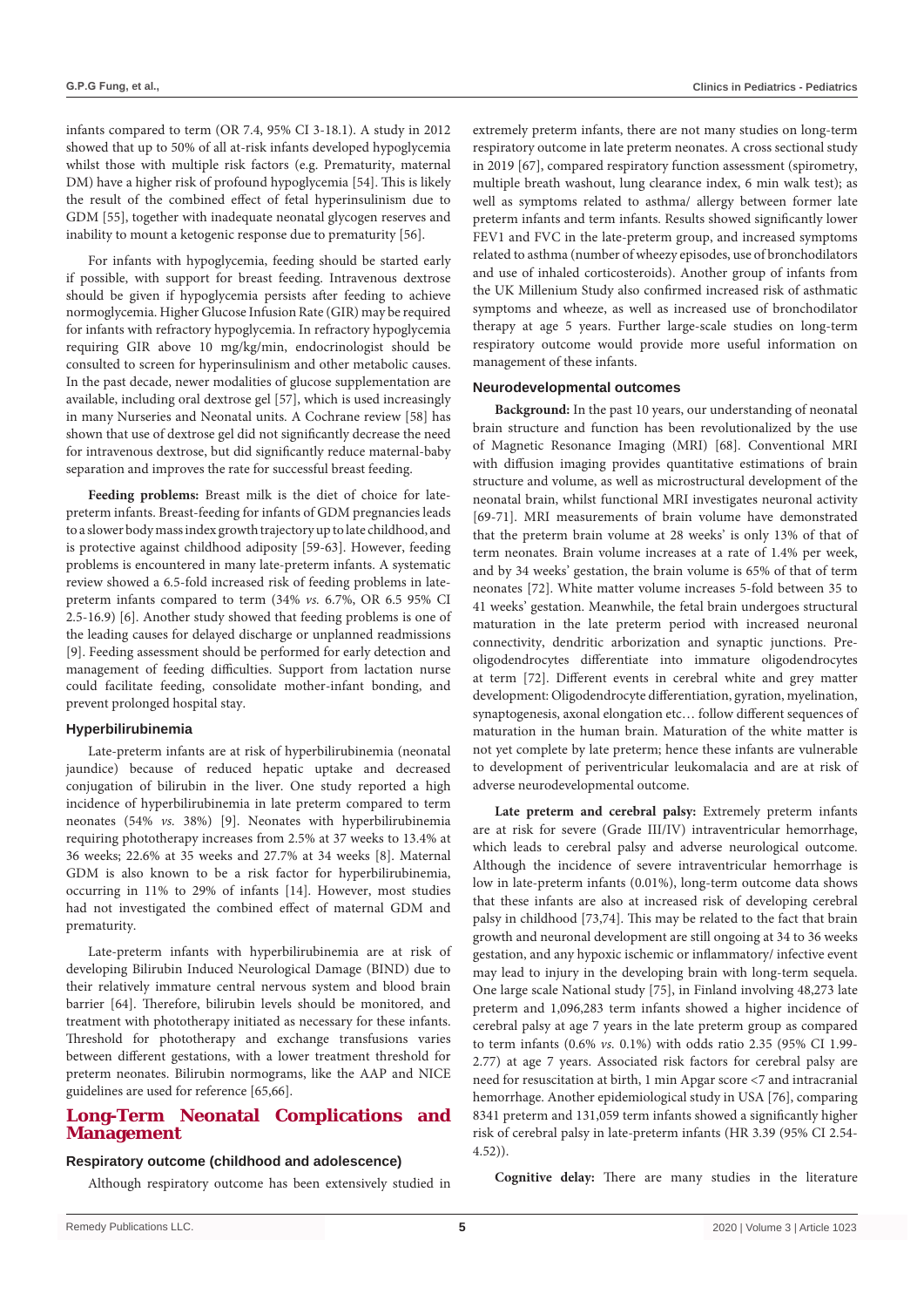addressing the question of cognitive delay in late preterm infants. Some studies show a positive association between late-preterm infants and cognitive delay in childhood whilst others did not [74- 77]. Of these, one large scale study [74] looked at MDI and PDI using the Bayley Scale of Infant Development in 1200 late preterm and 6300 term infants at 24 months. Results showed that late-preterm infants had significantly lower Mental Developmental Index (MDI) (85 *vs.* 89) and Psychomotor Developmental Index (PDI) (88  $\nu$ s. 92), P<0.0001. Compared to term infants, a significantly larger proportion of latepreterm infants had MDI <70 (21% *vs.* 16%) and PDI <70 (6.1% *vs.* 6.5%, with AOR 1.52 (95% CI 1.62, 1.82). Another large-scale study involving 8341 late-preterm infants and 131,059 term infants [76], also showed increased risk of developmental delay in late-preterm infants with AOR=1.36 (95% CI: 1.11, 1.66). However, studies on cognitive function are heterogenous and different methods are used for different studies. For example, some studies use the Bayley Scale of infant Development, whilst others used the Griffith's Mental Developmental Scale; the revised Woodcock-Johnson Psycho-Educational Battery; the Wechsler Intelligence Scale for Children etc… The age of assessment is usually around 4 to 6 years, but studies can range from 24 months to 15 years [78-81].

Contrary to studies in late-preterm infants, there is not much data on long-term cognitive outcome in infants of diabetic mothers. A systematic review included 14 studies on effects of maternal GDM/ DM on neurodevelopmental outcome of infants [82]. 8 out of 14 studies comparing MDI and IQ between infants of diabetic mothers showed negative effect of maternal GDM on cognitive outcome. However, the effect size is heterogenous, varying from -1.30 to 0.54. Furthermore, the methodology, assessment tool and outcome measures differ between studies, so further analysis is not possible. One study showed socioeconomic status also plays a role in outcome [83], and maternal diabetes and low SES is significantly associated with lower IQ scores.

## **Congenital malformations**

Both prematurity and maternal GDM are associated with increased risk of congenital malformations which may affect multiple systems. This is especially so with poorly controlled DM/ GDM during the antenatal period. Please refer to Table 1 for details

**School performance:** A number of large-scale studies have provided valuable insight on school performance in late preterm infants. The Millennium Cohort Study analyzed the outcome of a large group of children born in UK in 2000-2001. School performance assessed at 5 years old (1<sup>st</sup> year at school) by Foundation Stage Profile showed that compared to term infants, late-preterm infants had 12% increased risk of not reaching a good standard of overall achievement (59% *vs.* 51%) [84]. Repeat assessment at age 7 years (3rd year at school) by Key stage 1 showed that late-preterm infants had 36% increased risk of poor performance compared to term infants [85]. Lipkind et al. [86] from USA showed that late preterm children had lower Maths and English scores on  $3^{\rm rd}$  grade tests, and 30% adjusted odds for special education. Another study from the Early Childhood Longitudinal Study Birth Cohort Preschool showed that late preterm infants have significantly lower developmental assessment scores at 9 months but catch up by 24 months [87]. However, late-preterm infants still have significantly lower scores for preschool reading and Math's when compared to term infants.

**Management of late-preterm infants:** Late-preterm infants are at risk of many short and long-term complications. As seen from

above, there is growing evidence that some of these complications may be exacerbated in infants with maternal GDM. It is important for Pediatricians to anticipate and recognize the problems early so that appropriate management could be given. Complete and thorough physical examination should be performed after delivery to screen for congenital abnormalities. These infants' respiratory status should be monitored carefully, together with vital signs, temperature, and blood glucose. Timely respiratory support (with oxygen therapy, high flow nasal cannula, CPAP, non-invasive ventilation) may prevent further deterioration and decrease the need for mechanical ventilation. Feeding should be started early, and breast feeding encouraged with lactation consultant support as needed. For infants with persistent hypoglycemia, intravenous dextrose infusion should be started. Other means of glucose supplementation (e.g. oral dextrose gel) can also be considered. After discharge from hospital, family physician and community nurse could be enlisted for continuing support and advice to the family. Growth measurements should be performed during regular visits to the Family Physician or Maternal and Child Health Centre for vaccinations and well-baby check.

As long-term neurodevelopmental problems are more prevalent in these infants, regular developmental assessment could be performed so that subtle delays in development could be recognized. Early training with physiotherapy, occupational therapy and/or speech therapy would help these children to catch up with their peers. For those children with persistent learning difficulties, special arrangements on education should be discussed with the family.

## **Conclusion**

Late-preterm infants are a vulnerable group of infants who may encounter multiple complications after delivery. Maternal diabetes has been shown to cause additional complications in late preterm infants with both short and long-term sequela. Close communication and collaboration between the obstetrics and neonatal teams are essential in the management of such high-risk deliveries. Good antenatal care with special attention to glycemic control and close intrapartum monitoring is important in minimizing both maternal and neonatal problems. Neonatologists should monitor these infants closely after birth, so that timely and appropriate management can be provided. Long-term complications, especially neurodevelopmental aspects are a challenging and interesting area for further research.

# **Author Contributions**

All authors contributed equally to the writing of the draft and revisions.

## **References**

- 1. [Engle WA, Tomashek KM, Wallman C, Committee on Fetus and Newborn,](https://pubmed.ncbi.nlm.nih.gov/18055691/)  [American Academy of Pediatrics. "Late-preterm" infants: A population at](https://pubmed.ncbi.nlm.nih.gov/18055691/)  [risk. Pediatrics. 2007;120\(6\):1390-401.](https://pubmed.ncbi.nlm.nih.gov/18055691/)
- 2. Loftin RW, Habli M, Snyder CC, Cormier CM, Lewis DF, Defranco EA. Late preterm birth. Rev Obstet Gynecol. 2010;3(1):10-9.
- 3. [Karnati S, Kollikonda S, Abu-Shaweesh J. Late preterm infants changing](https://pubmed.ncbi.nlm.nih.gov/32373701/)  [trends and continuing challenges. Int J Pediatr Adolesc Med. 2020;7\(1\):36-](https://pubmed.ncbi.nlm.nih.gov/32373701/) [44.](https://pubmed.ncbi.nlm.nih.gov/32373701/)
- 4. [Raju TNK. The "late preterm" birth ten years later. Pediatrics.](https://pubmed.ncbi.nlm.nih.gov/28148728/)  [2017;139\(3\):e20163331.](https://pubmed.ncbi.nlm.nih.gov/28148728/)
- 5. [Hui ASY, Lao TT, Leung TY, Schaaf JM, Sahota DS. Trends in preterm](https://pubmed.ncbi.nlm.nih.gov/25190352/)  [birth in singleton deliveries in a Hong Kong population. Int J Gynaecol](https://pubmed.ncbi.nlm.nih.gov/25190352/)  [Obstet. 2014;127\(3\):248-53.](https://pubmed.ncbi.nlm.nih.gov/25190352/)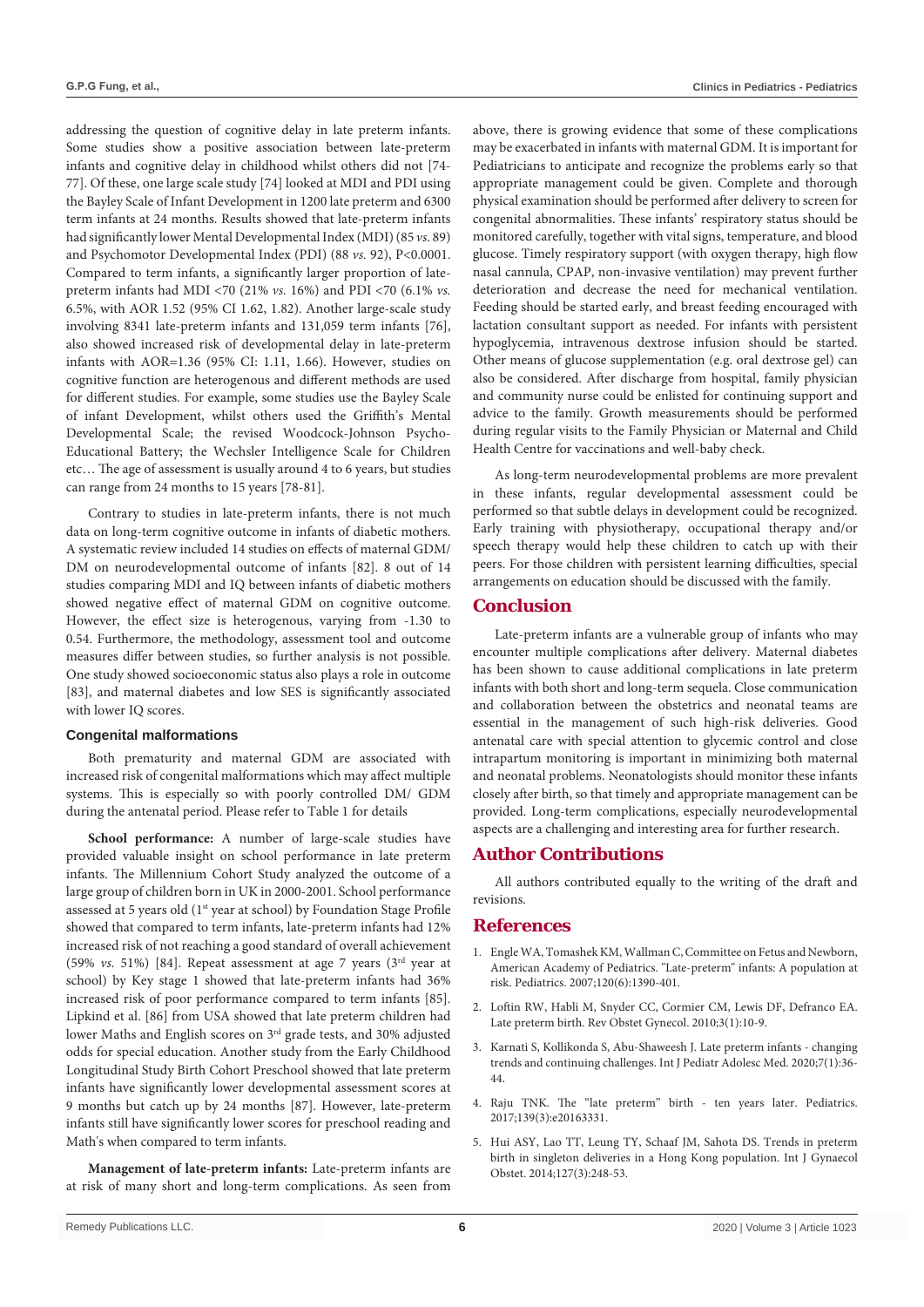- 6. Teune MJ, Bakhuizen S, Bannerman CG, Opmeer BC, van Kaam AH, van Wassenaer AG, et al. A systematic review of severe morbidity in infants born late preterm. Am J Obstet Gynecol. 2011;205(4):374.e1-9.
- 7. Consortium on Safe Labor; Hibbard JU, Wilkins I, Sun L, Gregory K, Haberman S, et al. Respiratory morbidity in late preterm births. JAMA. 2010;304(4):419-25.
- 8. [Melamed N, Klinger G, Tenenbaum-Gavish K, Herscovici T, Linder N,](https://pubmed.ncbi.nlm.nih.gov/19622985/)  [Hod M, et al. Short term neonatal outcome in low risk, spontaneous,](https://pubmed.ncbi.nlm.nih.gov/19622985/)  [singleton, late preterm deliveries. Obstet Gynecol. 2009;114\(2 Pt 1\):253-60.](https://pubmed.ncbi.nlm.nih.gov/19622985/)
- 9. [Wang ML, Dorer DJ, Fleming MP, Catlin EA. Clinical outcomes of near](https://pubmed.ncbi.nlm.nih.gov/15286219/)[term infants. Pediatrics. 2004;114\(2\):372-6.](https://pubmed.ncbi.nlm.nih.gov/15286219/)
- 10. [Khashu M, Narayanan M, Bhargava S, Osiovich H. Perinatal outcomes](https://pubmed.ncbi.nlm.nih.gov/19117868/)  [associated with preterm birth at 33 to 36 weeks' gestation: A population](https://pubmed.ncbi.nlm.nih.gov/19117868/)  [based cohort study. Pediatrics. 2009;123\(1\):109-13.](https://pubmed.ncbi.nlm.nih.gov/19117868/)
- 11. [Yogev Y, Langer O. Spontaneous preterm delivery and gestational diabetes:](https://pubmed.ncbi.nlm.nih.gov/17429669/)  [The impact of glycemic control. Arch Gynecol Obstet. 2007;276\(4\):361-5.](https://pubmed.ncbi.nlm.nih.gov/17429669/)
- 12. [Hedderson MM, Ferrara A, Sacks DA. Gestational diabetes mellitus and](https://pubmed.ncbi.nlm.nih.gov/14551018/)  [lesser degrees of pregnancy hyperglycemia: Association with increased risk](https://pubmed.ncbi.nlm.nih.gov/14551018/)  [of spontaneous preterm birth. Obstet Gynecol. 2003;102\(4\):850-6.](https://pubmed.ncbi.nlm.nih.gov/14551018/)
- 13. [Weindling AM. Offspring of diabetic pregnancy: Short-term outcome.](https://pubmed.ncbi.nlm.nih.gov/19249005/)  [Semin Fetal Neonatal Med. 2009;14\(2\):111-8.](https://pubmed.ncbi.nlm.nih.gov/19249005/)
- 14. [Cordero L, Treuer SH, Landon MB, Gabbe SG. Management of infants of](https://pubmed.ncbi.nlm.nih.gov/9529462/)  [diabetic mothers. Arch Pediatr Adolesc Med. 1998;152\(3\):249-54.](https://pubmed.ncbi.nlm.nih.gov/9529462/)
- 15. Lao TT. Gestational diabetes mellitus, impaired glucose tolerance on pregnancy outcome in Chinese women. Proc 5<sup>th</sup> World Congress of Perinatal Medicine, Barcelona; 2001. p. 462-5.
- 16. [Lao TT, Wong KY. Perinatal outcome in large-for-gestational age infants.](https://pubmed.ncbi.nlm.nih.gov/12092021/)  [Is it influenced by gestational impaired glucose tolerance? J Reprod Med.](https://pubmed.ncbi.nlm.nih.gov/12092021/)  [2002;47\(6\):497-502.](https://pubmed.ncbi.nlm.nih.gov/12092021/)
- 17. [Lu L, Qu Y, Tang J, Chen D, Mu D. Risk factors associated with late](https://pubmed.ncbi.nlm.nih.gov/26700979/)  [preterm births in the underdeveloped region of China: A cohort study and](https://pubmed.ncbi.nlm.nih.gov/26700979/)  [systematic review. Taiwan J Obstet Gynecol. 2015;54\(6\):647-53.](https://pubmed.ncbi.nlm.nih.gov/26700979/)
- 18. [Delnord M, Zeitlin J. Epidemiology of late preterm and early term births](https://pubmed.ncbi.nlm.nih.gov/30309813/)[an international perspective. Semin Fetal Neonatal Med. 2019;24\(1\):3-10.](https://pubmed.ncbi.nlm.nih.gov/30309813/)
- 19. [Chan BCP, Lao TTH. Effect of parity and advanced maternal age on](https://pubmed.ncbi.nlm.nih.gov/18606410/)  [obstetric outcome. Int J Gynaecol Obstet. 2008;102\(3\):237-41.](https://pubmed.ncbi.nlm.nih.gov/18606410/)
- 20. [Hendler I, Goldenberg RL, Mercer BM, Iams JD, Meis PJ, Moawad AH, et](https://pubmed.ncbi.nlm.nih.gov/15746686/)  [al. The preterm prediction study: Association between maternal body mass](https://pubmed.ncbi.nlm.nih.gov/15746686/)  [index and spontaneous and indicated preterm birth. Am J Obstet Gynecol.](https://pubmed.ncbi.nlm.nih.gov/15746686/)  [2005;192\(3\):882-6.](https://pubmed.ncbi.nlm.nih.gov/15746686/)
- 21. [Derraik JGB, lundgren M, Cutfield WS, Ahlsson F. Maternal height](https://www.ncbi.nlm.nih.gov/pmc/articles/PMC4839587/)  [and preterm birth: A study on 192,432 Swedish women. PLoS One.](https://www.ncbi.nlm.nih.gov/pmc/articles/PMC4839587/)  [2016;11\(4\):e0154304.](https://www.ncbi.nlm.nih.gov/pmc/articles/PMC4839587/)
- 22. [Bener A, Saleh NM, Al-Hamaq A. Prevalence of gestational diabetes and](https://pubmed.ncbi.nlm.nih.gov/22140323/)  [associated maternal and neonatal complications in a fast-developing](https://pubmed.ncbi.nlm.nih.gov/22140323/)  [community: global comparisons. Int J Womens Health. 2011;3:367-73.](https://pubmed.ncbi.nlm.nih.gov/22140323/)
- 23. [Muche AA, Olayemi OO, Gete YK. Effects of gestational diabetes mellitus](https://pubmed.ncbi.nlm.nih.gov/32013909/)  [on risk of adverse maternal outcomes: A prospective cohort study in](https://pubmed.ncbi.nlm.nih.gov/32013909/)  [Northwest Ethiopia. BMC Pregnancy Childbirth. 2020;20\(1\):73.](https://pubmed.ncbi.nlm.nih.gov/32013909/)
- 24. Lao TT, Ho LF. Does maternal glucose intolerance affect the length of gestation in singleton pregnancies? J Soc Gynecol Investig. 2003;10(6):366- 71.
- 25. [Wang P, Lu MC, Yan YH. Abnormal glucose tolerance is associated with](https://pubmed.ncbi.nlm.nih.gov/24411030/)  [preterm labor and increased neonatal complications in Taiwanese women.](https://pubmed.ncbi.nlm.nih.gov/24411030/)  [Taiwan J Obstet Gynecol. 2013;52\(4\):479-84.](https://pubmed.ncbi.nlm.nih.gov/24411030/)
- 26. [Kaymak O, Iskender CT, Ustunyurt E, Yildiz Y, Doganay M, Danisman](https://obgyn.onlinelibrary.wiley.com/doi/abs/10.1111/j.1447-0756.2010.01469.x)  [N. Retrospective evaluation of perinatal outcome in women with mild](https://obgyn.onlinelibrary.wiley.com/doi/abs/10.1111/j.1447-0756.2010.01469.x)

[gestational hyperglycemia. J Obstet Gynecol Res. 2011;37\(8\):986-91.](https://obgyn.onlinelibrary.wiley.com/doi/abs/10.1111/j.1447-0756.2010.01469.x)

- 27. [Kim HS, Chang KH, Yang JI, Yang SC, Lee HJ, Ryu HS. Clinical outcomes](https://pubmed.ncbi.nlm.nih.gov/12175714/)  [of pregnancy with one elevated glucose tolerance test value. Int J Gynaecol](https://pubmed.ncbi.nlm.nih.gov/12175714/)  [Obstet. 2002;78\(2\):131-8.](https://pubmed.ncbi.nlm.nih.gov/12175714/)
- 28. [Mak JKL, Lee AH, Pham NM, Pan XF, Tang L, Binns CW, et al. Gestational](https://pubmed.ncbi.nlm.nih.gov/30216525/)  [diabetes incidence and delivery outcomes in Western China: A prospective](https://pubmed.ncbi.nlm.nih.gov/30216525/)  [cohort study. Birth. 2019;46\(1\):166-72.](https://pubmed.ncbi.nlm.nih.gov/30216525/)
- 29. [Aviram A, Guy L, Ashwal E, Hiersch L, Yogev Y, Hadar E. Pregnancy](https://www.sciencedirect.com/science/article/abs/pii/S0168822716000243)  [outcome in pregnancies complicated with gestational diabetes mellitus](https://www.sciencedirect.com/science/article/abs/pii/S0168822716000243)  [and late preterm birth. Diabet Res Clin Pract. 2016;113:198-203.](https://www.sciencedirect.com/science/article/abs/pii/S0168822716000243)
- 30. [De Luca AKC, Nakazawa CY, Azevedo BC, Rudge MVC, De Araújo Costa](https://pubmed.ncbi.nlm.nih.gov/19636976/)  [RA, Calderon IMP. Influence of glycemic control on fetal lung maturity](https://pubmed.ncbi.nlm.nih.gov/19636976/)  [in gestations affected by diabetes or mild hyperglycemia. Acta Obstet](https://pubmed.ncbi.nlm.nih.gov/19636976/)  [Gynecol Scand. 2009;88\(9\):1036-40.](https://pubmed.ncbi.nlm.nih.gov/19636976/)
- 31. [Becquet O, Khabbaz FE, Alberti C, Mohamed D, Blachier A, Biran V, et al.](https://bmjopen.bmj.com/content/5/6/e008192)  [Insulin treatment of maternal diabetes mellitus and respiratory outcome in](https://bmjopen.bmj.com/content/5/6/e008192)  [late-preterm and term singletons. BMJ Open. 2015;5\(6\):e008192.](https://bmjopen.bmj.com/content/5/6/e008192)
- 32. [Shapiro-Mendoza CK, Tomashek KM, Kotelchuck M, Barfield W,](https://pubmed.ncbi.nlm.nih.gov/18245397/)  [Nannini A, Weiss J, et al. Effect of late-preterm birth and maternal medical](https://pubmed.ncbi.nlm.nih.gov/18245397/)  [conditions on newborn morbidity risk. Pediatrics. 2008;121\(2\):e223-32.](https://pubmed.ncbi.nlm.nih.gov/18245397/)
- 33. [Haviv HR, Said J, Mol BW. The place of antenatal corticosteroids in late](https://pubmed.ncbi.nlm.nih.gov/30322825/)  [preterm and early term births. Semin Fetal Neonatal Med. 2019;24\(1\):37-](https://pubmed.ncbi.nlm.nih.gov/30322825/) [42.](https://pubmed.ncbi.nlm.nih.gov/30322825/)
- 34. [Gyamfi-Bannerman C, Thom EA, Blackwell SC, Tita ATN, Reddy UM,](https://pubmed.ncbi.nlm.nih.gov/26842679/)  [Saade GR, et al. Antenatal betamethasone for women at risk for late](https://pubmed.ncbi.nlm.nih.gov/26842679/)  [preterm delivery. N Engl J Med. 2016;374\(14\):1311-20.](https://pubmed.ncbi.nlm.nih.gov/26842679/)
- 35. [Spong CY, Mercer BM, D'alton M, Kilpatrick S, Blackwell S, Saade G.](https://pubmed.ncbi.nlm.nih.gov/21775849/)  [Timing of indicated late-preterm and early term birth. Obstet Gynecol.](https://pubmed.ncbi.nlm.nih.gov/21775849/)  [2011;118\(2 Pt 1\):323-33.](https://pubmed.ncbi.nlm.nih.gov/21775849/)
- 36. [Bourbon JR, Farrell PM. Fetal lung development in the diabetic pregnancy.](https://pubmed.ncbi.nlm.nih.gov/3885150/)  [Pediatr Res. 1985;19\(3\):253-67.](https://pubmed.ncbi.nlm.nih.gov/3885150/)
- 37. [Gewolb IH, O'Brien J. Surfactant secretion by type II pneumocytes is](https://pubmed.ncbi.nlm.nih.gov/9184791/)  [inhibited by high glucose concentrations. Exp Lung Res. 1997;23\(3\):245-](https://pubmed.ncbi.nlm.nih.gov/9184791/) [55.](https://pubmed.ncbi.nlm.nih.gov/9184791/)
- 38. [Fung GPG, Chan LM, Ho YC, To WK, Chan HB, Lao TT. Does gestational](https://pubmed.ncbi.nlm.nih.gov/24819408/)  [diabetes mellitus affect respiratory outcome in late-preterm infants? Early](https://pubmed.ncbi.nlm.nih.gov/24819408/)  [Hum Dev. 2014;90\(9\):527-30.](https://pubmed.ncbi.nlm.nih.gov/24819408/)
- 39. [Mortier I, Blanc J, Tosello B, Gire C, Bretelle F, Carcopino X. Is gestational](https://pubmed.ncbi.nlm.nih.gov/28948345/)  [diabetes an independent risk factor of neonatal severe respiratory distress](https://pubmed.ncbi.nlm.nih.gov/28948345/)  [syndrome after 34 weeks of gestation? A prospective study. Arch Gynecol](https://pubmed.ncbi.nlm.nih.gov/28948345/)  [Obstet. 2017;296\(6\):1071-7.](https://pubmed.ncbi.nlm.nih.gov/28948345/)
- 40. [Bricelj K, Tul N, Lucovnik M, Kronhauser-Cerar L, Steblovnik L,](https://pubmed.ncbi.nlm.nih.gov/27052752/)  [Verdenik I, et al. Neonatal respiratory morbidity in late-preterm births in](https://pubmed.ncbi.nlm.nih.gov/27052752/)  [pregnancies with and without gestational diabetes mellitus. J Matern Fetal](https://pubmed.ncbi.nlm.nih.gov/27052752/)  [Neonatal Med. 2017;30\(4\):377-9.](https://pubmed.ncbi.nlm.nih.gov/27052752/)
- 41. [Werner EF, Romano ME, Rouse DJ, Sandoval G, Gyamfi-Bannerman](https://pubmed.ncbi.nlm.nih.gov/30633135/)  [C, Blackwell SC, et al. Association of gestational diabetes mellitus with](https://pubmed.ncbi.nlm.nih.gov/30633135/)  [neonatal respiratory morbidity. Obstet Gynecol. 2019;133\(2\):349-53.](https://pubmed.ncbi.nlm.nih.gov/30633135/)
- 42. [Go M, Schilling D, Nguyen T, Durand M, McEvoy CT. Respiratory](https://www.ncbi.nlm.nih.gov/pmc/articles/PMC6153025/)  [compliance in late preterm infants \(34](https://www.ncbi.nlm.nih.gov/pmc/articles/PMC6153025/)0/7 - 346/7 weeks) after antenatal [steroid therapy. J Pediatr. 2018;201:21-6.](https://www.ncbi.nlm.nih.gov/pmc/articles/PMC6153025/)
- 43. [Colin AA, McEvoy C, Castile RG. Respiratory morbidity and lung](https://pubmed.ncbi.nlm.nih.gov/20530073/)  [function in preterm infants of 32 to 36 weeks' gestational age. Pediatrics.](https://pubmed.ncbi.nlm.nih.gov/20530073/)  [2010;126\(1\):115-28.](https://pubmed.ncbi.nlm.nih.gov/20530073/)
- 44. [Jain L, Eaton DC. Physiology of fetal lung fluid clearance and the effect of](https://pubmed.ncbi.nlm.nih.gov/16549212/)  [labor. Semin Perinatol. 2006;30\(1\):34-43.](https://pubmed.ncbi.nlm.nih.gov/16549212/)
- 45. [Persson B, Hanson U. Neonatal morbidities in gestational diabetes](https://pubmed.ncbi.nlm.nih.gov/9704232/)  [mellitus. Diabetes Care. 1998;21\(2\):B79-84.](https://pubmed.ncbi.nlm.nih.gov/9704232/)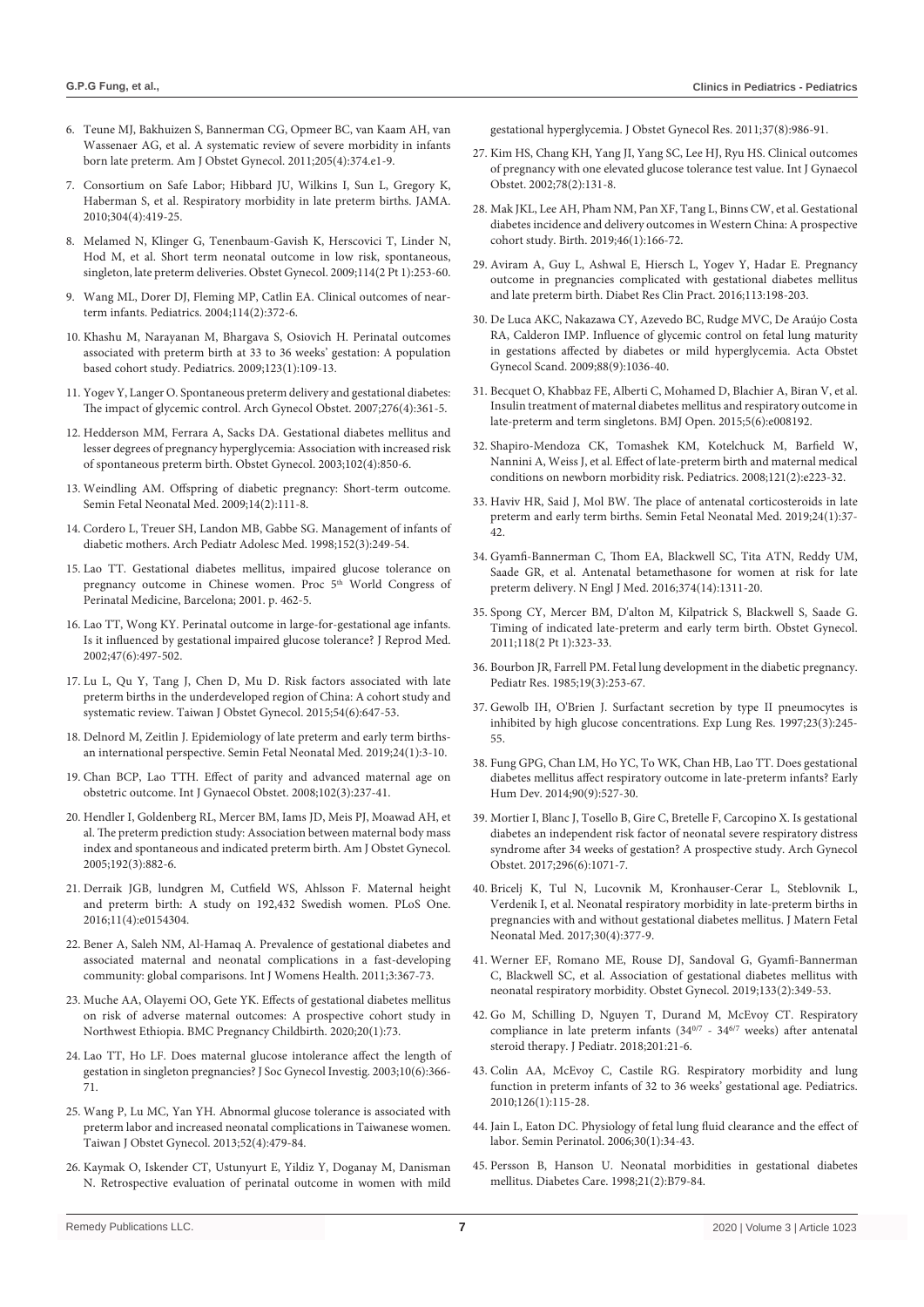- 46. [Pinter E, Peyman JA, Snow K, Jamieson JD, Warshaw JB. Effects of](https://pubmed.ncbi.nlm.nih.gov/1847938/)  [maternal diabetes on fetal rat lung ion transport. Contribution of alveolar](https://pubmed.ncbi.nlm.nih.gov/1847938/)  [and bronchiolar epithelial cells to Na+, K\(+\) -ATPase expression. J Clin](https://pubmed.ncbi.nlm.nih.gov/1847938/)  [Invest. 1991;87\(3\):821-30.](https://pubmed.ncbi.nlm.nih.gov/1847938/)
- 47. [Eichenwald EC, Committee on Fetus and Newborn, American Academy](https://pubmed.ncbi.nlm.nih.gov/26628729/)  [of Pediatrics. Apnea of prematurity. Pediatrics. 2016;137\(1\).](https://pubmed.ncbi.nlm.nih.gov/26628729/)
- 48. [Williams LZJ, McNamara D, Alsweiler JM. Intermittent hypoxemia in](https://pubmed.ncbi.nlm.nih.gov/30287066/)  [infants born late preterm: A prospective cohort observational study. J](https://pubmed.ncbi.nlm.nih.gov/30287066/)  [Pediatr. 2019;204:89-95.e1.](https://pubmed.ncbi.nlm.nih.gov/30287066/)
- 49. [Helfrich AM, Nylund CM, Eberly MD, Eide MB, Stagliano DR. Healthy](https://pubmed.ncbi.nlm.nih.gov/26186560/)  [late-preterm infants born 33-36+6 weeks gestational age have higher](https://pubmed.ncbi.nlm.nih.gov/26186560/)  [risk for respiratory syncytial virus hospitalization. Early Hum Dev.](https://pubmed.ncbi.nlm.nih.gov/26186560/)  [2015;91\(9\):541-6.](https://pubmed.ncbi.nlm.nih.gov/26186560/)
- 50. [Adamkin DH, Committee on Fetus and Newborn. Postnatal glucose](https://pubmed.ncbi.nlm.nih.gov/21357346/)  [homeostasis in late-preterm and term infants. Pediatrics. 2011;127\(3\):575-](https://pubmed.ncbi.nlm.nih.gov/21357346/) [9.](https://pubmed.ncbi.nlm.nih.gov/21357346/)
- 51. [Cornblath M, Ichord R. Hypoglycemia in the neonate. Semin Perinatol.](https://pubmed.ncbi.nlm.nih.gov/10805169/)   $2000:24(2):136-49$ .
- 52. [Hay WW, Raju TNk, Higgins RD, Kalhan SC, Devaskar SU. Knowledge gaps](https://pubmed.ncbi.nlm.nih.gov/19840614/)  [and research needs for understanding and treating neonatal hypoglycemia:](https://pubmed.ncbi.nlm.nih.gov/19840614/)  [Workshop report from Eunice Kennedy Shriver National Institute of child](https://pubmed.ncbi.nlm.nih.gov/19840614/)  [health and human development. J Pediatr. 2009;155\(5\):612-7.](https://pubmed.ncbi.nlm.nih.gov/19840614/)
- 53. [Rozance PJ, Hay WW. Hypoglycemia in newborn infants: Features](https://pubmed.ncbi.nlm.nih.gov/16534190/)  [associated with adverse outcomes. Biol Neonate. 2006;90\(2\):74-86.](https://pubmed.ncbi.nlm.nih.gov/16534190/)
- 54. Harris DL, Weston PJ, Harding JE. Incidence of neonatal hypoglycemia in babies identified as at risk. J Pediatr. 2012;161(5):787-91.
- 55. [Adamkin DH. Feeding problems in the late preterm infant. Clin Perinatol.](https://pubmed.ncbi.nlm.nih.gov/17148007/)  [2006;33\(4\):831-7.](https://pubmed.ncbi.nlm.nih.gov/17148007/)
- 56. [Garg M, Devaskar SU. Glucose metabolism in the late preterm infant. Clin](https://pubmed.ncbi.nlm.nih.gov/17148009/)  [Perinatol. 2006;33\(4\):853-70.](https://pubmed.ncbi.nlm.nih.gov/17148009/)
- 57. [Harris DL, Alsweiler JM, Ansell JM, Gamble GD, Thompson B, Wouldes](https://pubmed.ncbi.nlm.nih.gov/26613985/)  [TA, et al. Outcome at 2 years after Dextrose gel treatment for neonatal](https://pubmed.ncbi.nlm.nih.gov/26613985/)  [hypoglycemia: Follow up of a randomized trial. J Pediatr. 2016;170:54-9.](https://pubmed.ncbi.nlm.nih.gov/26613985/)
- 58. Weston PJ, Harris DL, Battin M, Brown J, Hegarty JE, Harding JE. Oral dextrose gel for the treatment of hypoglycaemia in newborn infants. Cochrane Database Syst Rev. 2016;(5):CD011027.
- 59. [Gunderson EP, Crites Y, Chiang V, Walton D, Azevedo RA, Fox G,](https://pubmed.ncbi.nlm.nih.gov/22914402/)  [et al. Influence of breastfeeding during the postpartum oral glucose](https://pubmed.ncbi.nlm.nih.gov/22914402/)  [tolerance test \(OGTT\) on Plasma glucose and insulin. Obstet Gynecol.](https://pubmed.ncbi.nlm.nih.gov/22914402/)  [2012;120\(1\):136-43.](https://pubmed.ncbi.nlm.nih.gov/22914402/)
- 60. [Gunderson EP, Hedderson MM, Chiang V, Crites Y, Walton D, Azevedo](https://pubmed.ncbi.nlm.nih.gov/22011407/)  [RA, et al. Lactation intensity and postpartum maternal glucose tolerance](https://pubmed.ncbi.nlm.nih.gov/22011407/)  [and insulin resistance in women with recent GDM: The SWIFT cohort.](https://pubmed.ncbi.nlm.nih.gov/22011407/)  [Diabetes Care. 2012;35\(1\):50-6.](https://pubmed.ncbi.nlm.nih.gov/22011407/)
- 61. [Ziegler AG, Wallner M, Kaiser I, Rossbauer M, Harsunen MH, Lachmann](https://pubmed.ncbi.nlm.nih.gov/23069624/)  [L, et al. Long-term protective effect of lactation on the development](https://pubmed.ncbi.nlm.nih.gov/23069624/)  [of type-2 diabetes in women with recent gestational diabetes mellitus.](https://pubmed.ncbi.nlm.nih.gov/23069624/)  [Diabetes. 2012;61\(12\):3167-71.](https://pubmed.ncbi.nlm.nih.gov/23069624/)
- 62. [Crume TL, Ogden LG, Mayer-Davis EJ, Hamman RF, Norris JM, Bischoff](https://pubmed.ncbi.nlm.nih.gov/22290537/)  [KJ, et al. The impact of neonatal breast feeding on growth trajectories of](https://pubmed.ncbi.nlm.nih.gov/22290537/)  [youth exposed and unexposed to diabetes in-utero: The EPOCH study. Int](https://pubmed.ncbi.nlm.nih.gov/22290537/)  [J Obes \(Lond\). 2012;36\(4\):529-34.](https://pubmed.ncbi.nlm.nih.gov/22290537/)
- 63. [Crume TL, Ogden L, Maligie M, Sheffield S, Bischoff KJ, McDuffie R, et](https://pubmed.ncbi.nlm.nih.gov/21357361/)  [al. Long-term impact of neonatal breastfeeding on childhood adiposity](https://pubmed.ncbi.nlm.nih.gov/21357361/)  [and fat distribution among children exposed to diabetes in utero. Diabetes](https://pubmed.ncbi.nlm.nih.gov/21357361/)  [Care. 2011;34\(3\):641-5.](https://pubmed.ncbi.nlm.nih.gov/21357361/)
- 64. [Bhutani VK, Johnson-Hamerman L. The clinical syndrome of bilirubin](https://pubmed.ncbi.nlm.nih.gov/25577653/)[induced neurologic dysfunction. Semin Fetal Neonatal Med. 2015;20\(1\):6-](https://pubmed.ncbi.nlm.nih.gov/25577653/)

[13.](https://pubmed.ncbi.nlm.nih.gov/25577653/)

- 65. [NICE Clinical Guidelines CG 98. Jaundice in newborn babies under 28](https://www.nice.org.uk/guidance/cg98/resources)  [days.](https://www.nice.org.uk/guidance/cg98/resources)
- 66. [American Academy of Pediatrics Subcommittee on Hyperbilirubinemia.](https://pubmed.ncbi.nlm.nih.gov/15231951/)  [Management of Hyperbilirubinemia in the newborn infant 35 or more](https://pubmed.ncbi.nlm.nih.gov/15231951/)  [weeks of gestation. Pediatrics. 2004;114\(1\):297-316.](https://pubmed.ncbi.nlm.nih.gov/15231951/)
- 67. [Yaacoby-Bianu K, Plonsky MT, Gur M, Bar-Yoseph R, Kugelman A,](https://pubmed.ncbi.nlm.nih.gov/31091024/)  [Bentur L. Effect of preterm birth on lung clearance index and respiratory](https://pubmed.ncbi.nlm.nih.gov/31091024/)  [physiology in school-age children. Pediatr Pulmonol. 2019;54\(8\):1250-6.](https://pubmed.ncbi.nlm.nih.gov/31091024/)
- 68. [Anderson PJ, Cheong JLY, Thompson DK. The predictive validity of](https://pubmed.ncbi.nlm.nih.gov/25724792/)  [neonatal MRI for neurodevelopmental outcome in very preterm children.](https://pubmed.ncbi.nlm.nih.gov/25724792/)  [Semin Perinatol. 2015;39\(2\):147-58.](https://pubmed.ncbi.nlm.nih.gov/25724792/)
- 69. [Haynes RL, Sleeper LA, Volpe JJ, Kinney HC. Neuropathologic studies](https://pubmed.ncbi.nlm.nih.gov/24182957/)  [of the encephalopathy of prematurity in the late preterm infant. Clin](https://pubmed.ncbi.nlm.nih.gov/24182957/)  [Perinatol. 2013;40\(4\):707-22.](https://pubmed.ncbi.nlm.nih.gov/24182957/)
- 70. [Walsh JM, Doyle LW, Anderson PJ, Lee KJ, Cheong JLY. Moderate and](https://pubmed.ncbi.nlm.nih.gov/24914576/)  [late preterm birth: Effect on brain size and maturation at term-equivalent](https://pubmed.ncbi.nlm.nih.gov/24914576/)  [age. Radiology. 2014;273\(1\):232-40.](https://pubmed.ncbi.nlm.nih.gov/24914576/)
- 71. [Tich SNT, Anderson PJ, Shimony JS, Hunt RW, Doyle LW, Inder TE.](https://pubmed.ncbi.nlm.nih.gov/18832662/)  [A novel quantitative simple brain metric using MR imaging for preterm](https://pubmed.ncbi.nlm.nih.gov/18832662/)  [infants. AJNR Am J Neuroradiol. 2009;30\(1\):125-31.](https://pubmed.ncbi.nlm.nih.gov/18832662/)
- 72. [Kinney HC. The near-term \(late preterm\) human brain and risk for](https://pubmed.ncbi.nlm.nih.gov/16731282/)  [periventricular leukomalacia: A review. Semin Perinatol. 2006;30\(2\):81-8.](https://pubmed.ncbi.nlm.nih.gov/16731282/)
- 73. [Jois RS. Neurodevelopmental outcome of late-preterm infants: A](https://pubmed.ncbi.nlm.nih.gov/31207675/)  [pragmatic review. Aust J Gen Pract. 2018;47\(11\):776-81.](https://pubmed.ncbi.nlm.nih.gov/31207675/)
- 74. [Woythaler M. Neurodevelopmental outcomes of the late preterm infant.](https://pubmed.ncbi.nlm.nih.gov/30322826/)  [Semin Fetal Neonatal Med. 2019;24\(1\):54-9.](https://pubmed.ncbi.nlm.nih.gov/30322826/)
- 75. [Hirvonen M, Ojala R, Korhonen P, Haataja P, Eriksson K, Gissler M,](https://pubmed.ncbi.nlm.nih.gov/25422011/)  [et al. Cerebral palsy among children born moderately and late preterm.](https://pubmed.ncbi.nlm.nih.gov/25422011/)  [Pediatrics. 2014;134\(6\):e1584-93.](https://pubmed.ncbi.nlm.nih.gov/25422011/)
- 76. [Petrini JR, Dias T, McCormick MC, Massolo ML, Green NS, Escobar](https://pubmed.ncbi.nlm.nih.gov/19081113/)  [GJ. Increased risk of adverse neurological development for late preterm](https://pubmed.ncbi.nlm.nih.gov/19081113/)  [infants. J Pediatr. 2009;154\(2\):169-76.](https://pubmed.ncbi.nlm.nih.gov/19081113/)
- 77. [Talge NM, Holzman C, Wang J, Lucia V, Gardiner J, Breslau N. Late](https://pubmed.ncbi.nlm.nih.gov/21098151/)[preterm birth and its association with cognitive and socioemotional](https://pubmed.ncbi.nlm.nih.gov/21098151/)  [outcomes at 6 years of age. Pediatrics. 2010;126\(6\):1124-31.](https://pubmed.ncbi.nlm.nih.gov/21098151/)
- 78. [Gurka MJ, LoCasale-Crouch J, Blackman JA. Long-term cognition,](https://pubmed.ncbi.nlm.nih.gov/20530302/)  [achievement, socioemotional, and behavioral development of healthy late](https://pubmed.ncbi.nlm.nih.gov/20530302/)[preterm infants. Arch Pediatr Adolesc Med. 2010;164\(6\):525-32.](https://pubmed.ncbi.nlm.nih.gov/20530302/)
- 79. [Nepomnyaschy L, Hegyi T, Ostfeld BM, Reichman NE. Developmental](https://pubmed.ncbi.nlm.nih.gov/21769587/)  [outcomes of late preterm infants at 2 and 4 years. Matern Child Health J.](https://pubmed.ncbi.nlm.nih.gov/21769587/)  [2012;16\(8\):1612-24.](https://pubmed.ncbi.nlm.nih.gov/21769587/)
- 80. [Rabie NZ, Bird TM, Magann EF, Hall RW, McKelvey SS. ADHD and](https://pubmed.ncbi.nlm.nih.gov/25836321/)  [developmental speech/language disorders in late preterm, early term and](https://pubmed.ncbi.nlm.nih.gov/25836321/)  [term infants. J Perinatol. 2015;35\(8\):660-4.](https://pubmed.ncbi.nlm.nih.gov/25836321/)
- 81. [Stene-Larsen K, Brandlistuen RE, Lang AM, Landolt MA, Latal B, Vollrath](https://pubmed.ncbi.nlm.nih.gov/25258153/)  [ME. Communication impairments in early term and late preterm children:](https://pubmed.ncbi.nlm.nih.gov/25258153/)  [A prospective cohort study following children to age 36 months. J Pediatr.](https://pubmed.ncbi.nlm.nih.gov/25258153/)  [2014;165\(6\):1123-8.](https://pubmed.ncbi.nlm.nih.gov/25258153/)
- 82. [Adane AA, Mishra GD, Tooth LR. Diabetes in pregnancy and](https://pubmed.ncbi.nlm.nih.gov/27244820/)  [childhood cognitive development: A systematic review. Pediatrics.](https://pubmed.ncbi.nlm.nih.gov/27244820/)  [2016;137\(5\):e20154234.](https://pubmed.ncbi.nlm.nih.gov/27244820/)
- 83. [Nomura Y, Marks DJ, Grossman B, Yoon M, Loudon H, Stone J, et](https://pubmed.ncbi.nlm.nih.gov/22213602/)  [al. Exposure to gestational diabetes mellitus and low socioeconomic](https://pubmed.ncbi.nlm.nih.gov/22213602/)  [status: Effects on neurocognitive development and risk of attention](https://pubmed.ncbi.nlm.nih.gov/22213602/)  [deficit/hyperactivity disorder in offspring. Arch Pediatr Adolesc Med.](https://pubmed.ncbi.nlm.nih.gov/22213602/)  [2012;166\(4\):337-43.](https://pubmed.ncbi.nlm.nih.gov/22213602/)
- 84. [Quigley MA, Poulsen G, Boyle E, Wolke D, Field D, Alfirevic Z, et al.](https://pubmed.ncbi.nlm.nih.gov/22215800/)